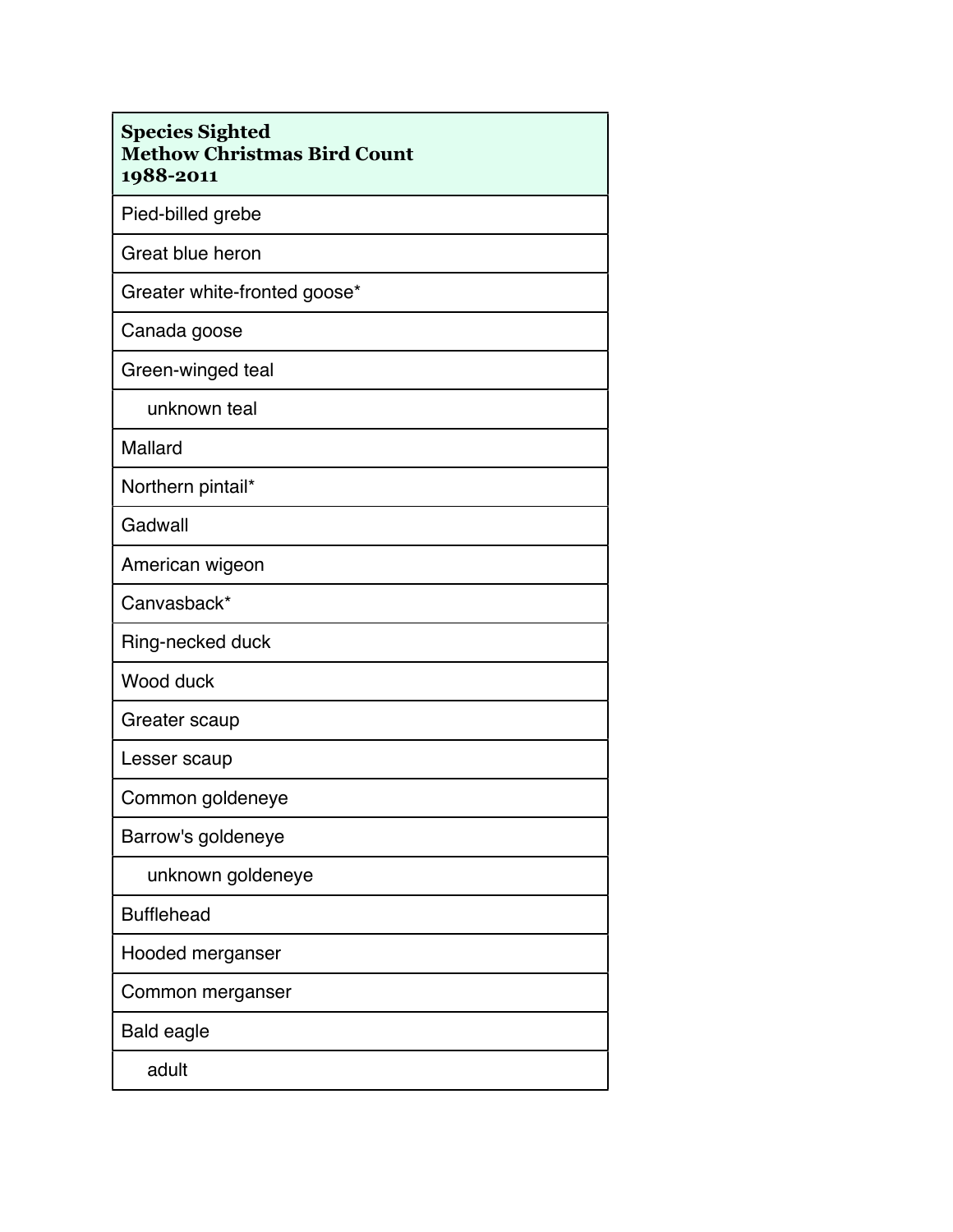| immature             |
|----------------------|
| unknown              |
| Northern harrier     |
| Sharp-shinned hawk   |
| Cooper's hawk        |
| Northern goshawk     |
| unknown accipiter    |
| Red-tailed hawk      |
| Rough-legged hawk    |
| unknown hawk         |
| Golden eagle         |
| adult                |
| immature             |
| unknown              |
| unknown eagle        |
| Gyrfalcon*           |
| American kestrel     |
| Merlin               |
| Prairie falcon       |
| Gray partridge       |
| Chukar               |
| Ring-necked pheasant |
| Ruffed grouse        |
| Dusky Grouse         |
| unknown grouse       |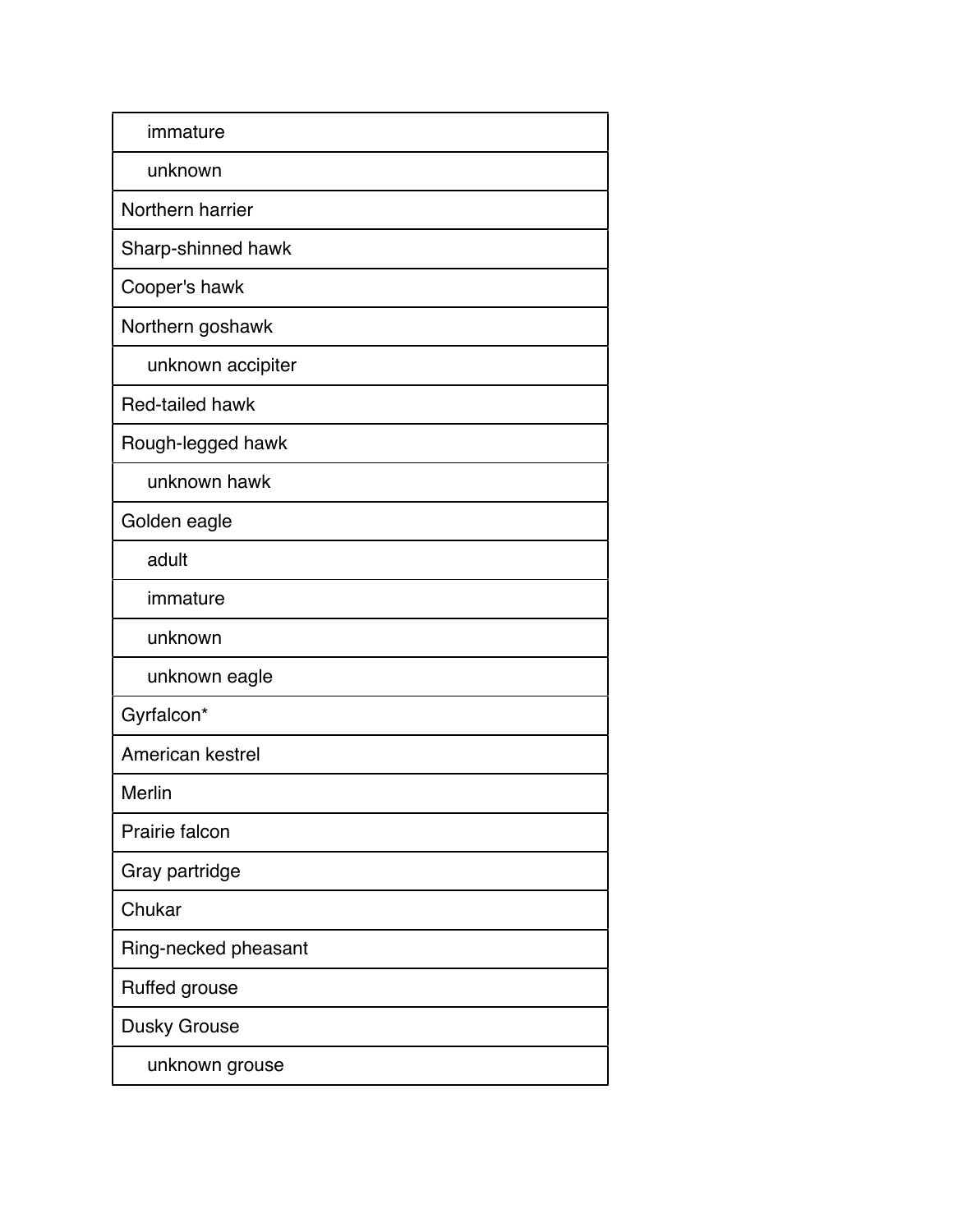| Wild turkey              |
|--------------------------|
| N. Bobwhite quail        |
| California quail         |
| Virginia rail            |
| American coot*           |
| Killdeer                 |
| <b>Common Snipe</b>      |
| Rock dove                |
| Band-tailed pigeon*      |
| Eurasian collared dove   |
| Mourning dove            |
| W. screech owl           |
| Great-horned owl         |
| Snowy owl*               |
| Northern hawk owl        |
| Northern pygmy owl       |
| Northern saw-whet owl    |
| Barrred owl*             |
| <b>Belted kingfisher</b> |
| Lewis's woodpecker*      |
| Red-naped sapsucker      |
| Downy woodpecker         |
| Hairy woodpecker         |
| Black-backed woodpecker  |
| N. three-toed woodpecker |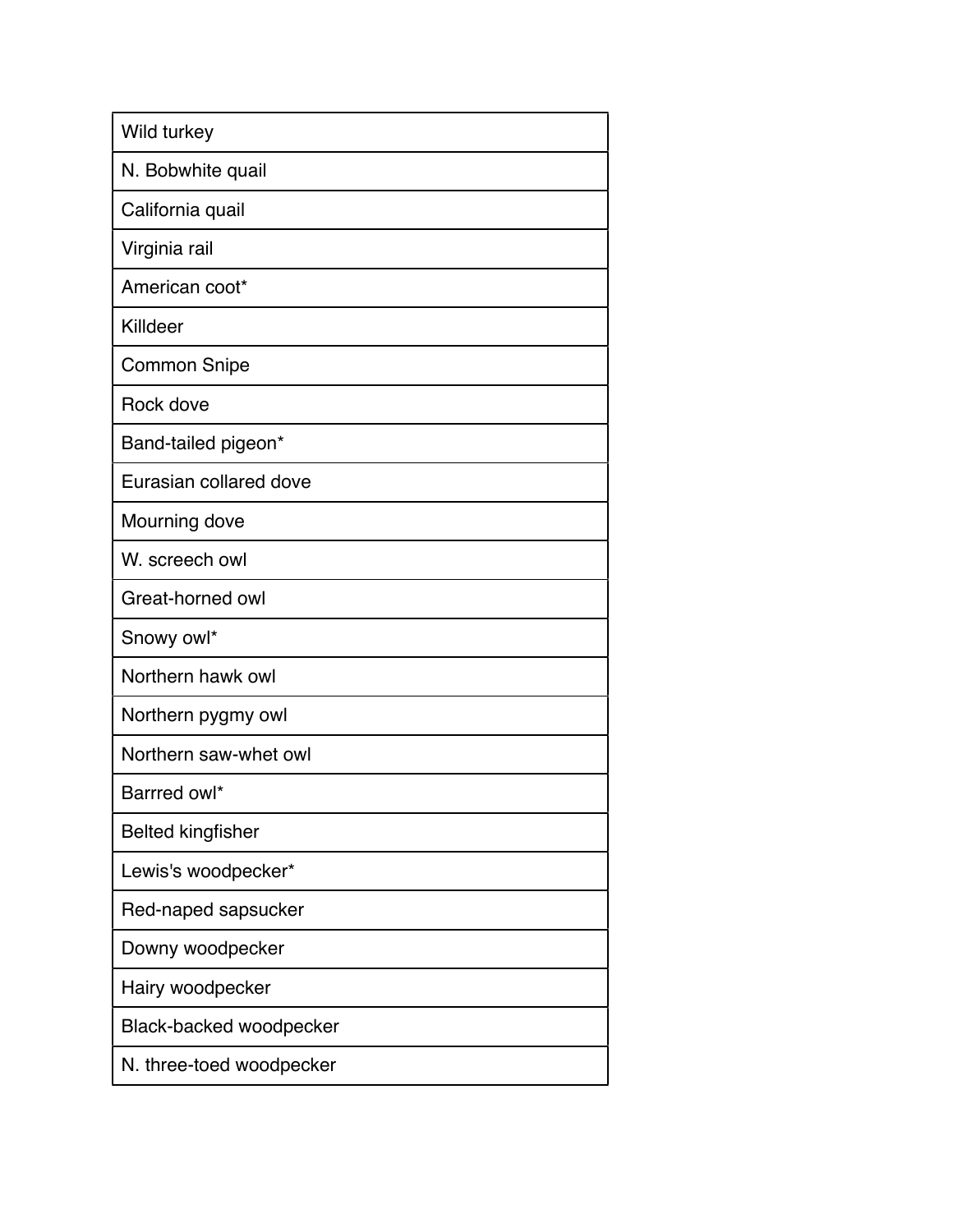| White-headed woodpecker    |
|----------------------------|
| <b>Red-shafted flicker</b> |
| Pileated woodpecker        |
| unknown woodpecker         |
| Horned lark*               |
| Northern shrike            |
| Steller's jay              |
| Blue jay*                  |
| Clark's nutcracker         |
| <b>Black-billed magpie</b> |
| American crow              |
| Common raven               |
| Black-capped chickadee     |
| Mountain chickadee         |
| Chestnut-backed chickadee  |
| unknown chickadee          |
| White-breasted nuthatch    |
| Red-breasted nuthatch      |
| Pygmy nuthatch             |
| Brown creeper              |
| Winter wren                |
| Marsh wren                 |
| Canyon wren                |
| American dipper            |
| Golden-crowned kinglet     |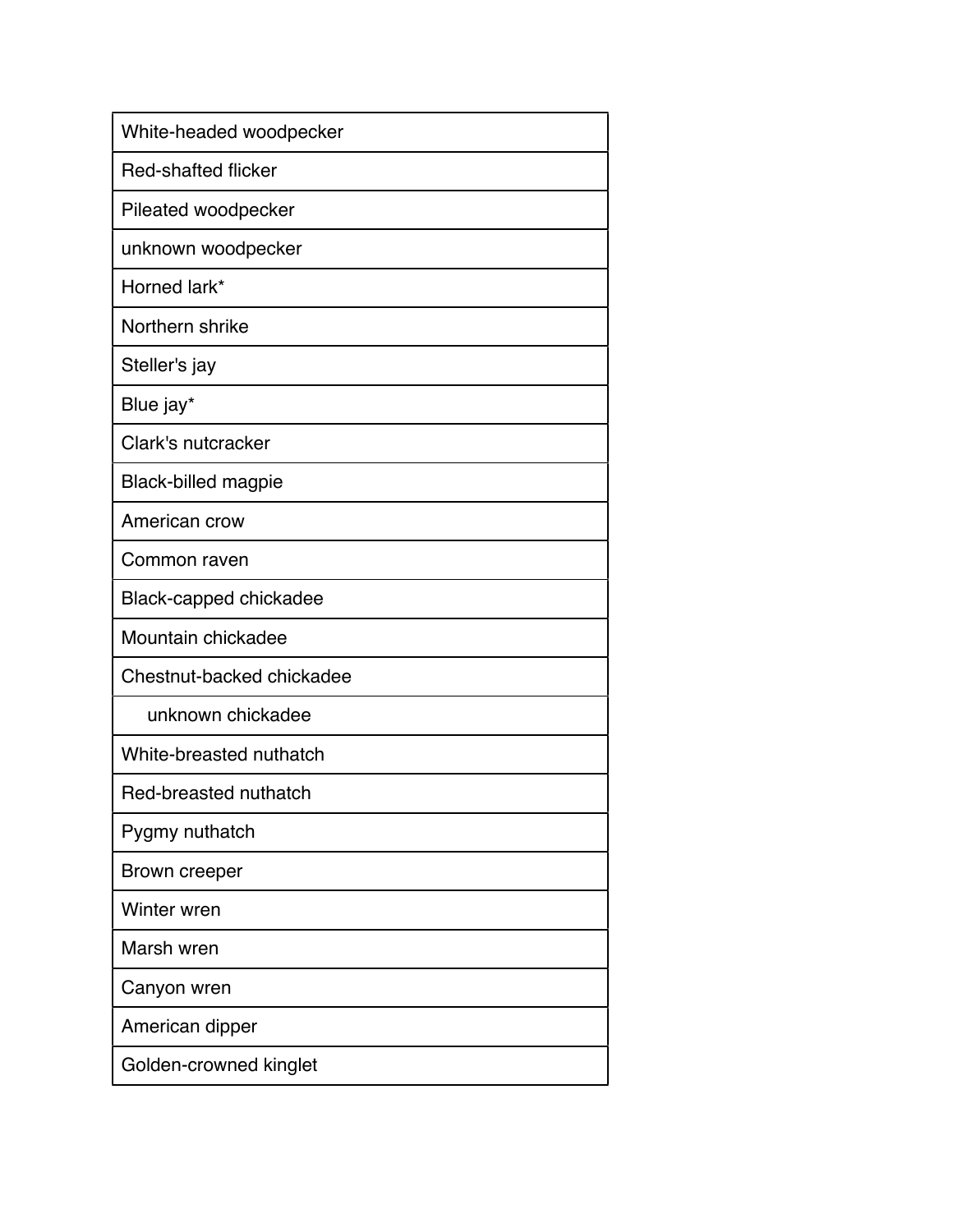| Ruby-crowned kinglet      |
|---------------------------|
| Western bluebird          |
| Townsend's solitaire      |
| American robin            |
| <b>Varied thrush</b>      |
| Bohemian waxwing          |
| Cedar waxwing             |
| European starling         |
| Yellow-throated warbler** |
| Spotted towhee            |
| Am. tree sparrow*         |
| Fox sparrow               |
| Savannah sparrow*         |
| Song sparrow              |
| Golden-crowned sparrow    |
| White-crowned sparrow     |
| White-throated sparrow    |
| unknown sparrow           |
| Dark-eyed junco           |
| oregon junco              |
| slate-colored junco       |
| Snow bunting              |
| Red-winged blackbird      |
| Western meadowlark*       |
| <b>Brewer's blackbird</b> |